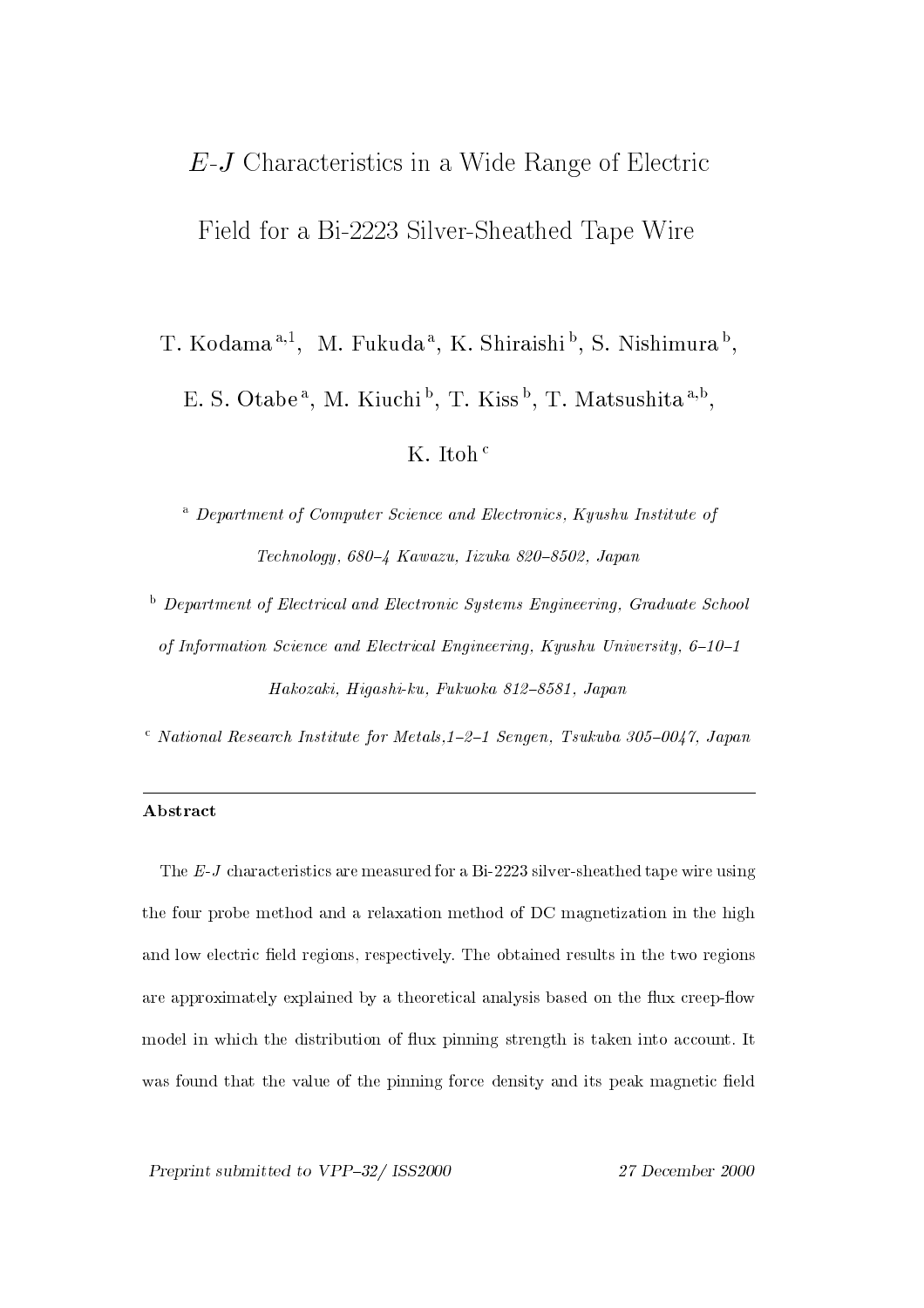are largely different between the two measurements.

*Keywords: E-J* characteristics, Bi-2223, flux creep-flow model, wide range of

electric field

*PACS:* 74.25 Fy, 74.60 Ge, 74.60 Jg, 74.72 Hs, 85.25 Dq

### Introduction  $\mathbf{1}$

Electromagnetic properties of high-temperature superconducting instruments are strongly influenced by the electric field  $(E)$  vs current density  $(J)$  characteristics of the superconductors. Therefore, it is necessary to estimate the  $E$ -J characteristics in a wide range of electric field. However, the characteristics have not yet been sufficiently clarified. This is ascribed to the lack of a detailed knowledge on the generation mechanism of electric field and on the influence of the distribution of flux pinning strength.

On the other hand, the  $E$ -J characteristics in the range of resistive measurements have been successfully explained by the flux creep-flow model with a distribution of the flux pinning strength [1] and by the percolation flow model [2]. In the latter model the flux motion under a significant thermal activation is approximated by an equivalent flux flow by making the pinning potentials shallow. The  $E$ -J characteristics are determined by the percolation property which is strongly influenced by the distribution of the flux pinning strength. Hence, the two models are essentially based on the same mechanism.

In this paper the  $E$ -  $J$  characteristics are measured using the four probe method

<sup>&</sup>lt;sup>1</sup> Corresponding author. Tel. & FAX:  $+81-948-29-7683$ 

kodama@aquarius10.cse.kyutech.ac.jp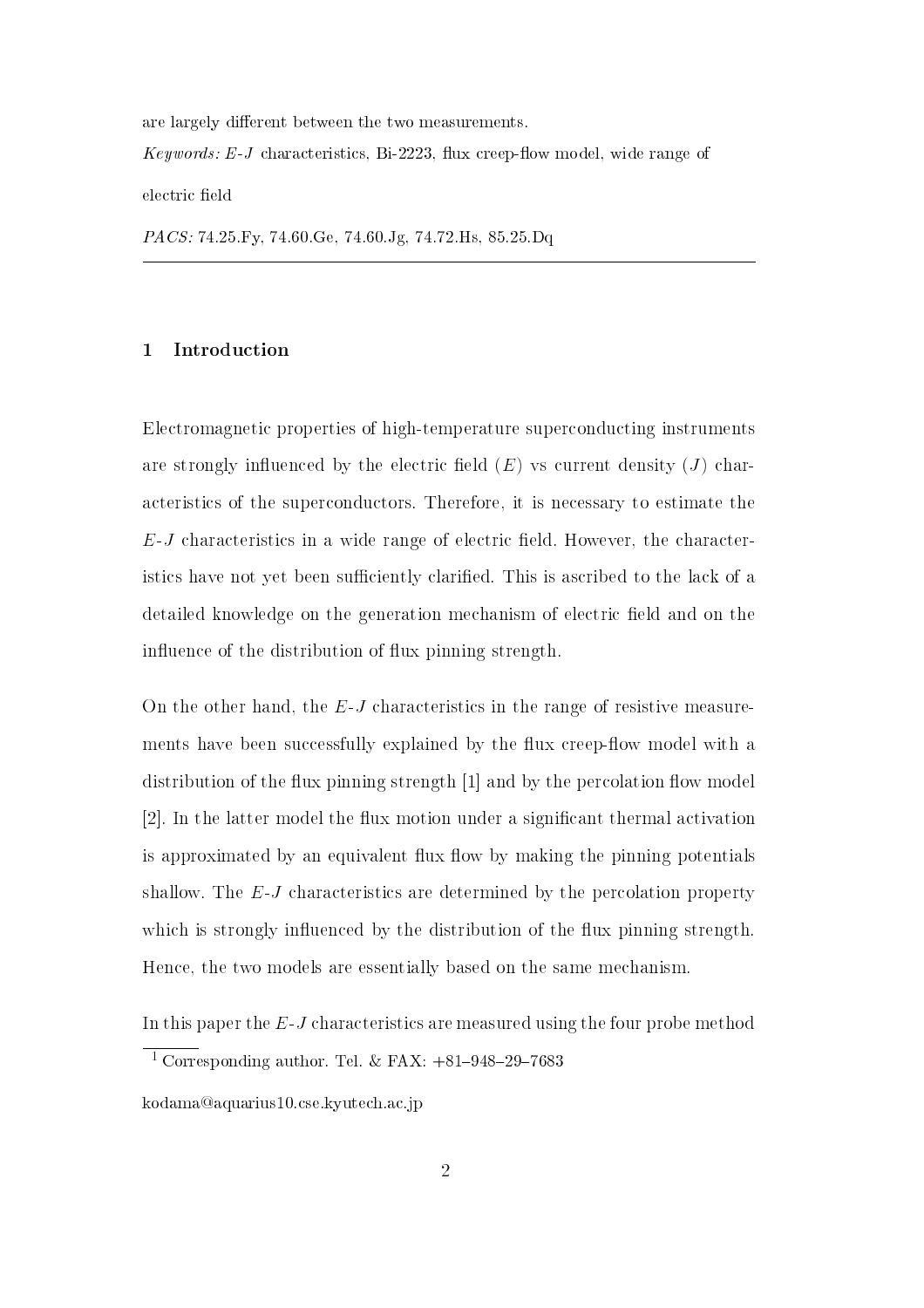and a relaxation method of DC magnetization in high and low ranges of the electric field, respectively, for a Bi-2223 tape. The obtained result is compared with the result of the theoretical analysis based on the flux creep-flow model in which the distribution of the flux pinning strength is taken into account.

#### $\overline{2}$ Experimental

Specimen was a superconducting multifilamentary Bi-2223 silver sheathed tape with 59 filaments prepared by the powder-in-tube method. The width and thickness of the tape were 3.7 mm and 270  $\mu$ m, respectively. The average width, w, and thickness, d, of superconducting filaments were about 320  $\mu$ m and 11  $\mu$ m, respectively. The tape was cut in a length of  $l = 4.2$  mm for the magnetization measurement. The critical temperature,  $T_c$ , was 110 K

The magnetic relaxation was measured in a magnetic field parallel to the c-axis in a temperature range of 40 to 83 K using a SQUID magnetometer (MPMS-7). The magnetic field of sufficient strength was first applied to the specimen, and then reduced to a certain value, and the relaxation of the magnetic moment,  $m$ , was measured. The current density,  $J$ , and the electric field,  $E$ , are estimated by the following equations  $[3]$ :

$$
J = \frac{12m}{w^2 df (3l - w)},\tag{1}
$$

$$
E = -\frac{\mu_0}{2df(l+w)} \cdot \frac{dm}{dt},\qquad(2)
$$

where  $f = 59$  is the number of filaments.

A four probe method was also used to measure the E-J characteristics in a temperature range of 40 to 77.3 K. The distance between the voltage terminals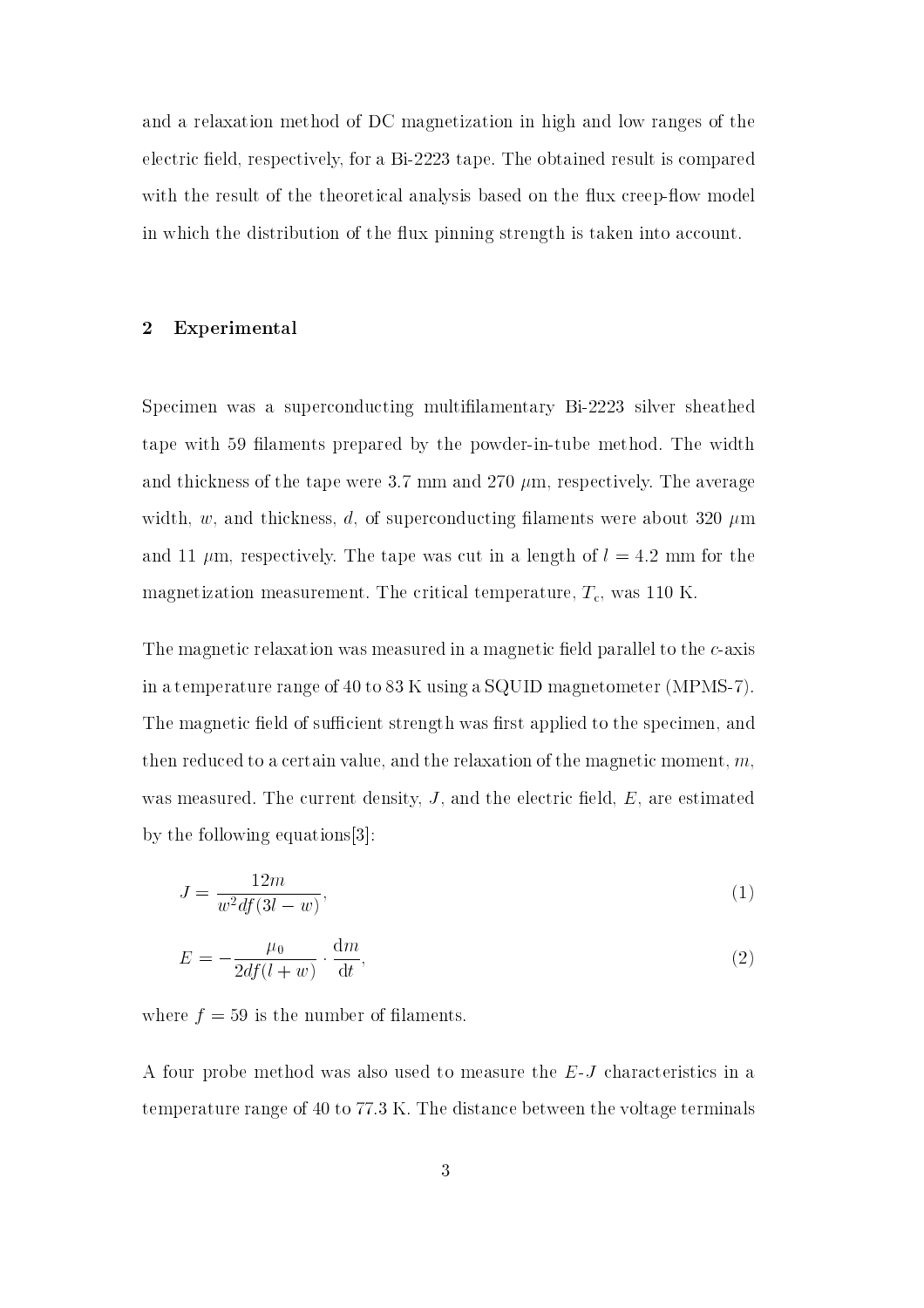is about 10 mm.

#### **Results and Discussion** 3

The  $E$ -J curves evaluated from the both methods at 70 K are shown in Fig. 1. The range of the electric field by the magnetization measurement is of the order of  $10^{-10}$  V/m and 6 to 7 orders of magnitude lower than that by the four probe method.

These observed  $E-J$  curves are compared with the theoretical analysis using the flux creep-flow model [1]. According to this model, the  $E$ -J characteristics can be calculated when the pinning potential is given:

$$
U_0 = \frac{0.835g^2k_B J_{c0}^{1/2}}{(2\pi)^{3/2}B^{1/4}},\tag{3}
$$

where  $J_{c0}$  is the virtual critical current density in the creep-free case and  $g^2$  is the number of flux lines in the flux bundle. The magnetic field and temperature dependencies of  $J_{c0}$  at low fields are assumed as

$$
J_{c0} = A \left[ 1 - \left(\frac{T}{T_c}\right)^2 \right]^m B^{\gamma - 1},\tag{4}
$$

where A, m and  $\gamma$  are pinning parameters. It is assumed that A is distributed **as** 

$$
f(A) = K \exp\left[-\frac{(\log A - \log A_{\rm m})^2}{2\sigma^2}\right],\tag{5}
$$

where  $A_m$  is the most probable value,  $\sigma^2$  is a constant representing the degree of deviation and  $K$  is a constant.

The value of  $q^2$  is assumed to be determined so that the critical current density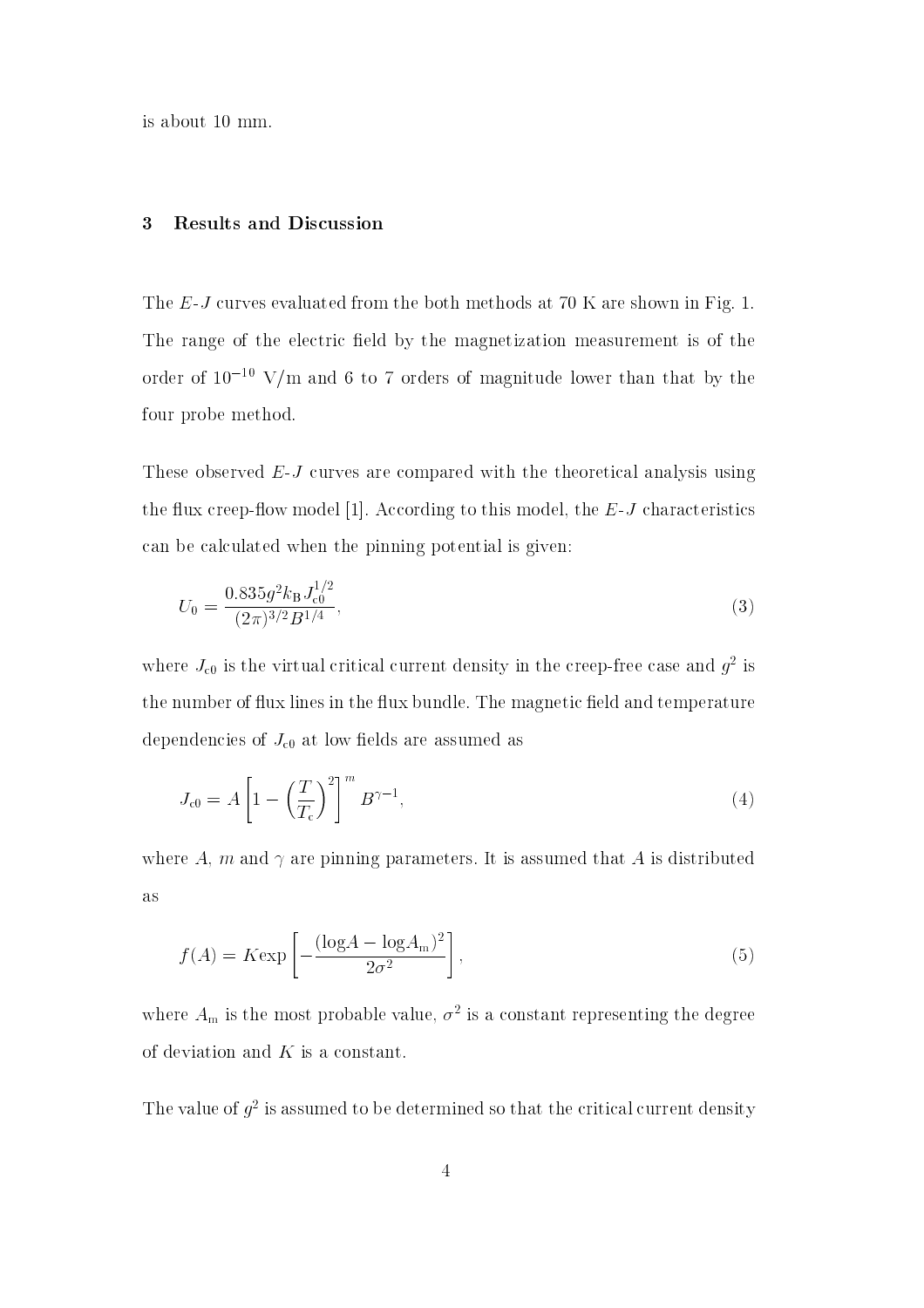under the flux creep might take on a maximum value  $[4]$ , and is given by

$$
g^2 = g_e^2 \left[ \frac{5k_B T}{2U_e} \ln \left( \frac{Ba_f \nu_0}{E} \right) \right]^{4/3},\tag{6}
$$

where  $g_e$  is the value where flux lines form a perfect triangular lattice, and  $U_e$ is the value of  $U_0$  when  $g = g_e$ . Strictly speaking,  $g^2$  depend on E as well as on B and T. However, the value of  $g^2$  at  $E = 10^{-10}$  V/m is approximately used as a typical value in the present calculation. For example, we used  $g^2 = 1.39$ at  $B = 0.3$  T and T = 70 K. The details of the calculation are described in  $\lfloor 1 \rfloor$ .

The parameters  $A_m$ , m and  $\gamma$  used in the numerical calculation in the whole ranges of temperature and magnetic field are listed in Table 1. On the other hand,  $\sigma^2$  is used as a fitting parameter at each temperature.

The calculated results are compared with the experimental results in Fig. 1. The theoretical results explain approximately the experimental results except in the region of low current density. It is seen that the critical current density is different between the resistive and magnetization methods because of the filament sausaging. That is, the magnetic  $J_c$  shows an average value and is larger than the resistive  $J_c$  which is determined by narrow area of filaments. The theoretical results show the higher electric fields than observed in very high range of the electric field. This deviation comes from the sharing flow of the current to the silver sheath in the experiment.

Thus, it can be said that the flux creep-flow model can approximately describe the  $E-J$  characteristics in wide ranges of temperature, magnetic field and electric field. This shows that the thermal depinning is the basic mechanism which determines the  $E$ -J characteristics in a wide range of the electric field.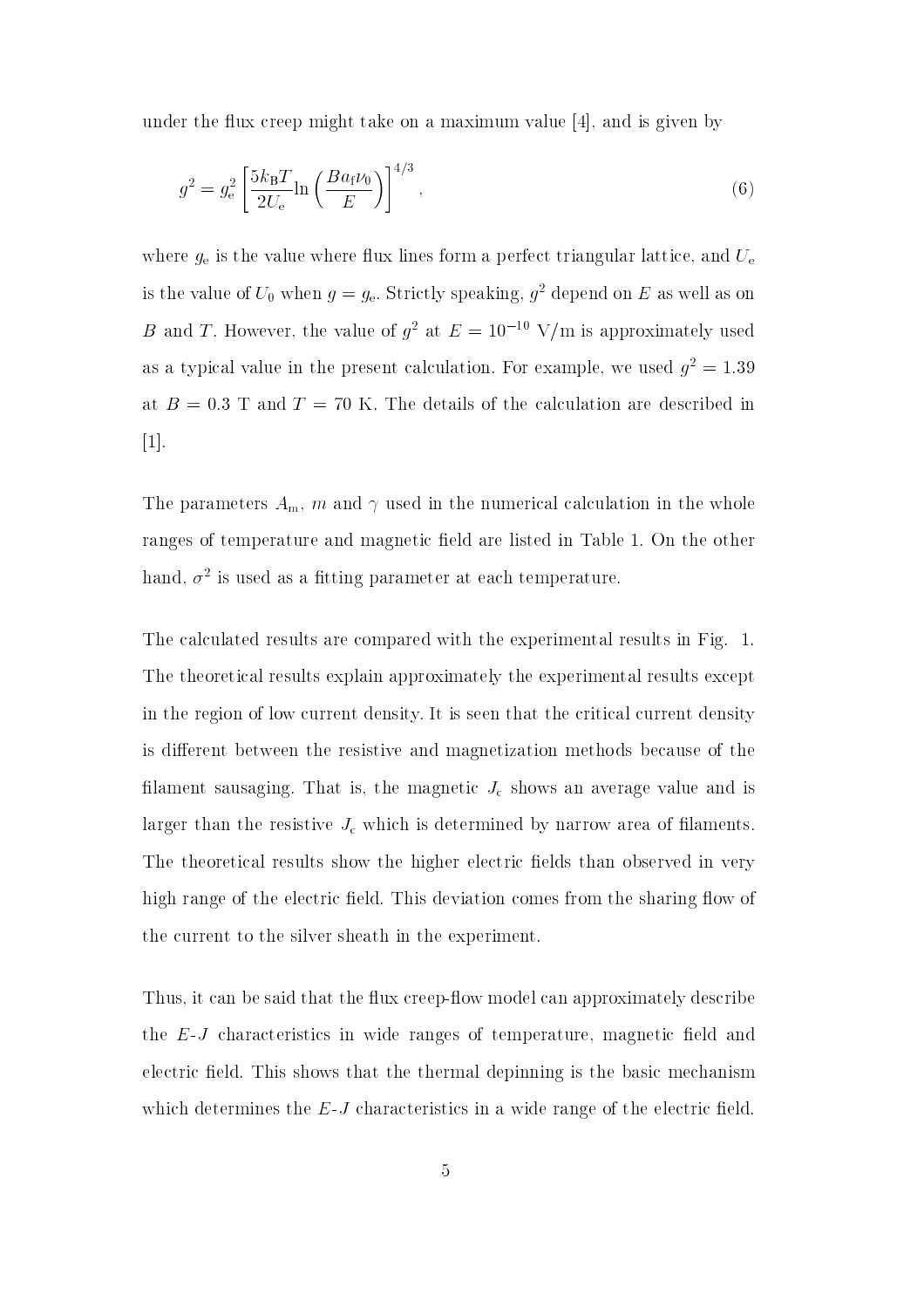Fig. 2 shows the pinning force densities,  $F_{\rm p}$ , at 70 K defined at (a)  $E =$  $1.0 \times 10^{-4}$  V/m and (b)  $E = 1.0 \times 10^{-10}$  V/m in the resistive and magnetic measurements, respectively. The value of  $F_{\rm p}$  and the peak magnetic field are largely different between the two cases, suggesting a large effect of flux creep.

Fig. 3 shows the distribution width of  $J_c$  increases with temperature. This tendency is consistent with the usual temperature dependence of  $n$ -value, since  $n$  becomes smaller due to the increase of the distribution width of  $J_c$  according to increasing temperature.

Although, the present theoretical model approximately explains the observed  $E$ -*J* characteristics, the details cannot be explained. That is, the deviation becomes large at low current densities. The reason for this deviation is considered to be attributed to the expression of  $q^2$  at low current densities. That is, the dependence of  $q^2$  on the electric field was disregarded. In addition, Eq.(6) was derived for the region far from the TAFF(thermally activated flux flow) state, while the theoretical prediction shows the typical behavior in the TAFF state as can be seen from Fig. 1. Thus, the theoretical expression of  $g^2$  should be obtained in a self-consistent manner.

#### Summary  $\overline{\mathbf{4}}$

The  $E$ -J characteristics are approximately explained by the flux creep-flow model over wide ranges of temperature, magnetic field and electric field. This shows that the thermal depinning is the basic mechanism which determines the  $E$ -J characteristics. However, the deviation becomes large at low current densities. The reason for this deviation is considered to be attributed to the expression of  $g^2$  at low current densities.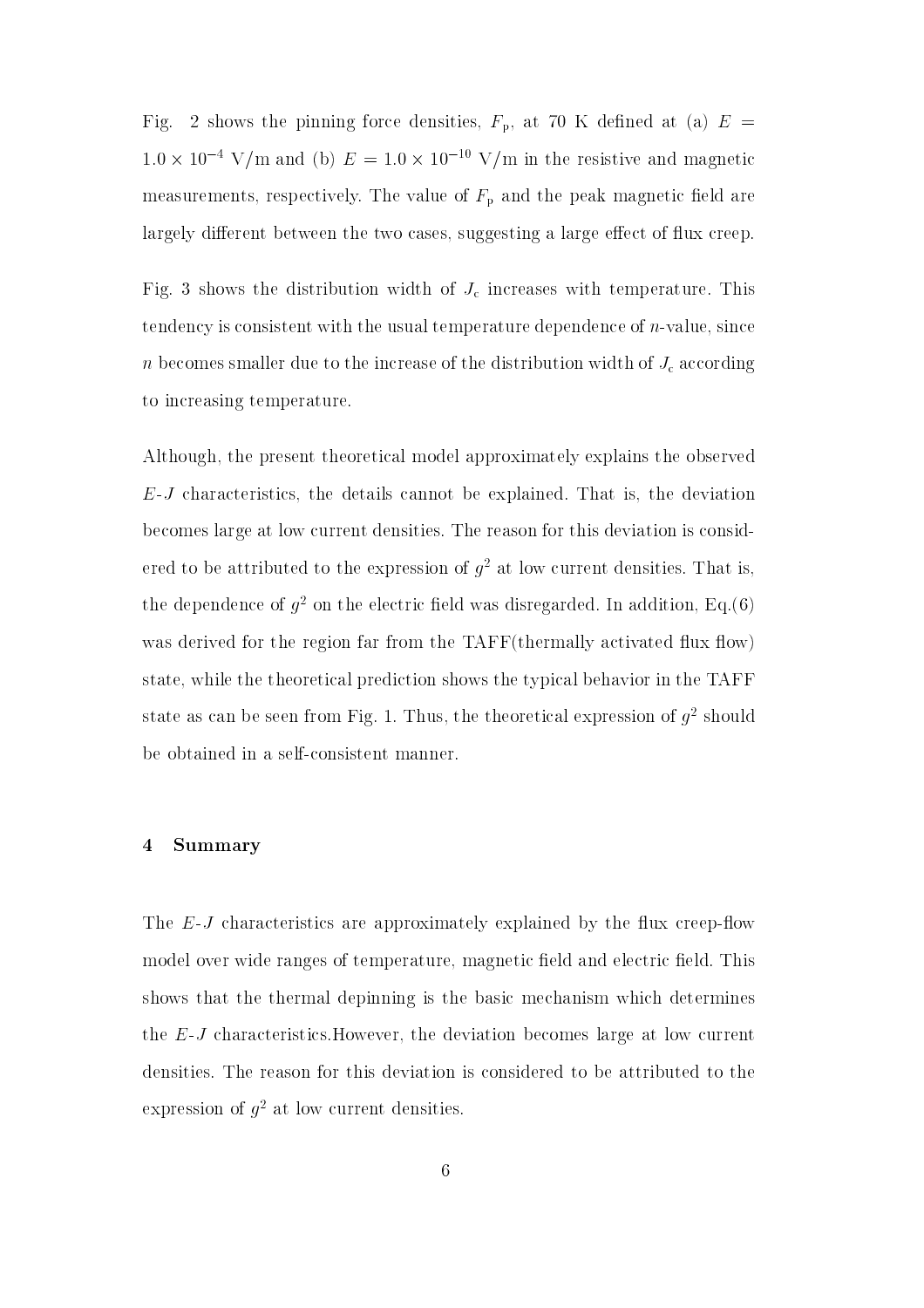#### $\bf 5$ Acknowledgments

The authors would like to acknowledge Dr. H. Okamoto of Research Laboratory, Kyushu Electric Power Co. for providing the experimental data of  $E-J$ characteristics measured using a four probe method.

## References

- [1] T. Matsushita, T. Tohdoh, N. Ihara, Physica C 259 (1996) 321.
- [2] K. Yamafuji, T. Kiss, Physica C 258 (1996) 197.
- [3] T. Nakamura, T. Kiss, Y. Hanayama, T. Matsushita, K. Funaki, M. Takeo, F. Irie, Advances in Superconductivity X (Springer-Verlag, Tokyo) (1998) 581.
- [4] T. Matsushita, Physica C 217 (1993) 461.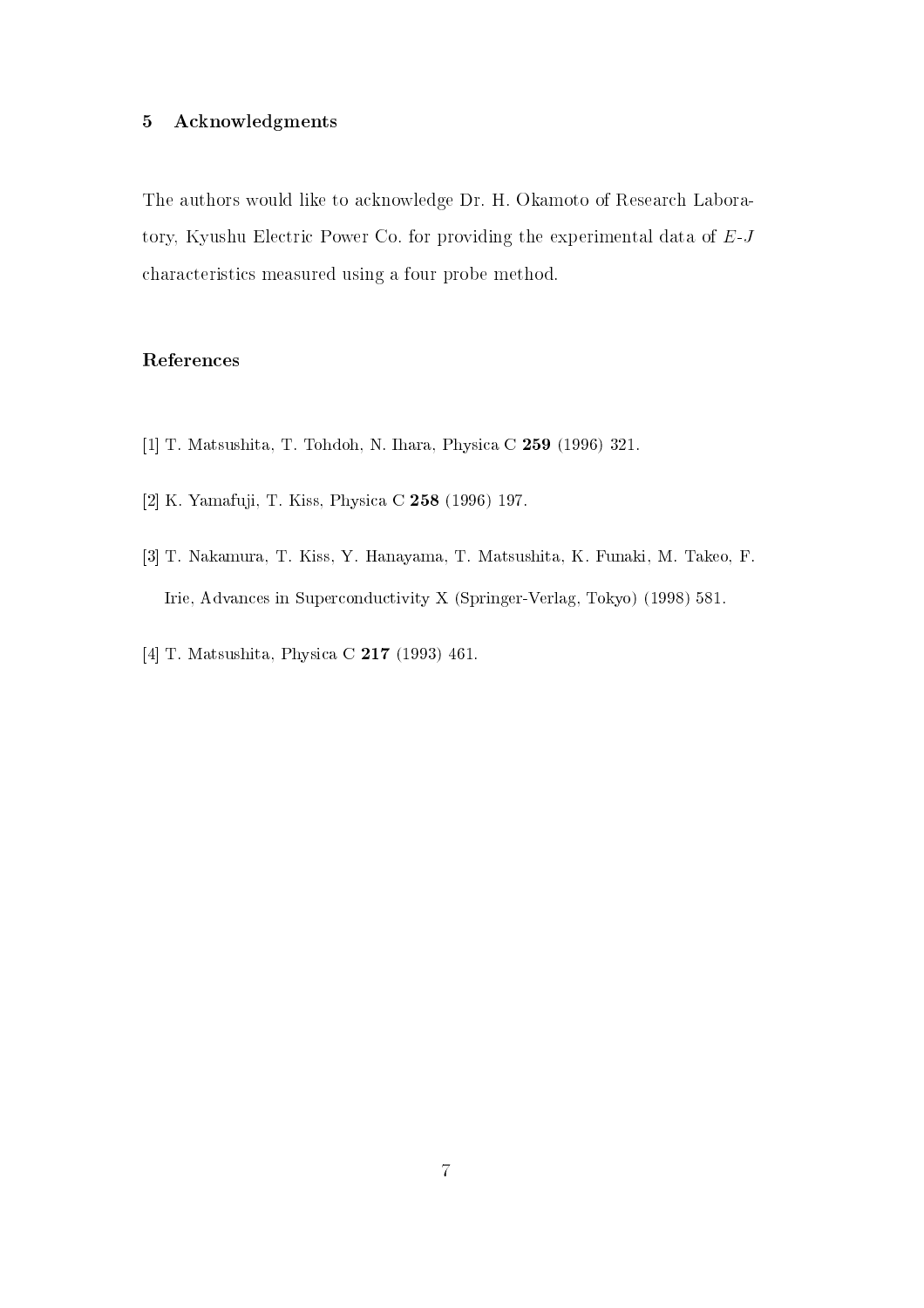Table  $1$ 

 $\operatorname{Parameters}$  used in the numerical calculation.

| $A_{\rm m}$                | m | ʻΥ |
|----------------------------|---|----|
| $9.0 \times 10^8$ 2.0 0.51 |   |    |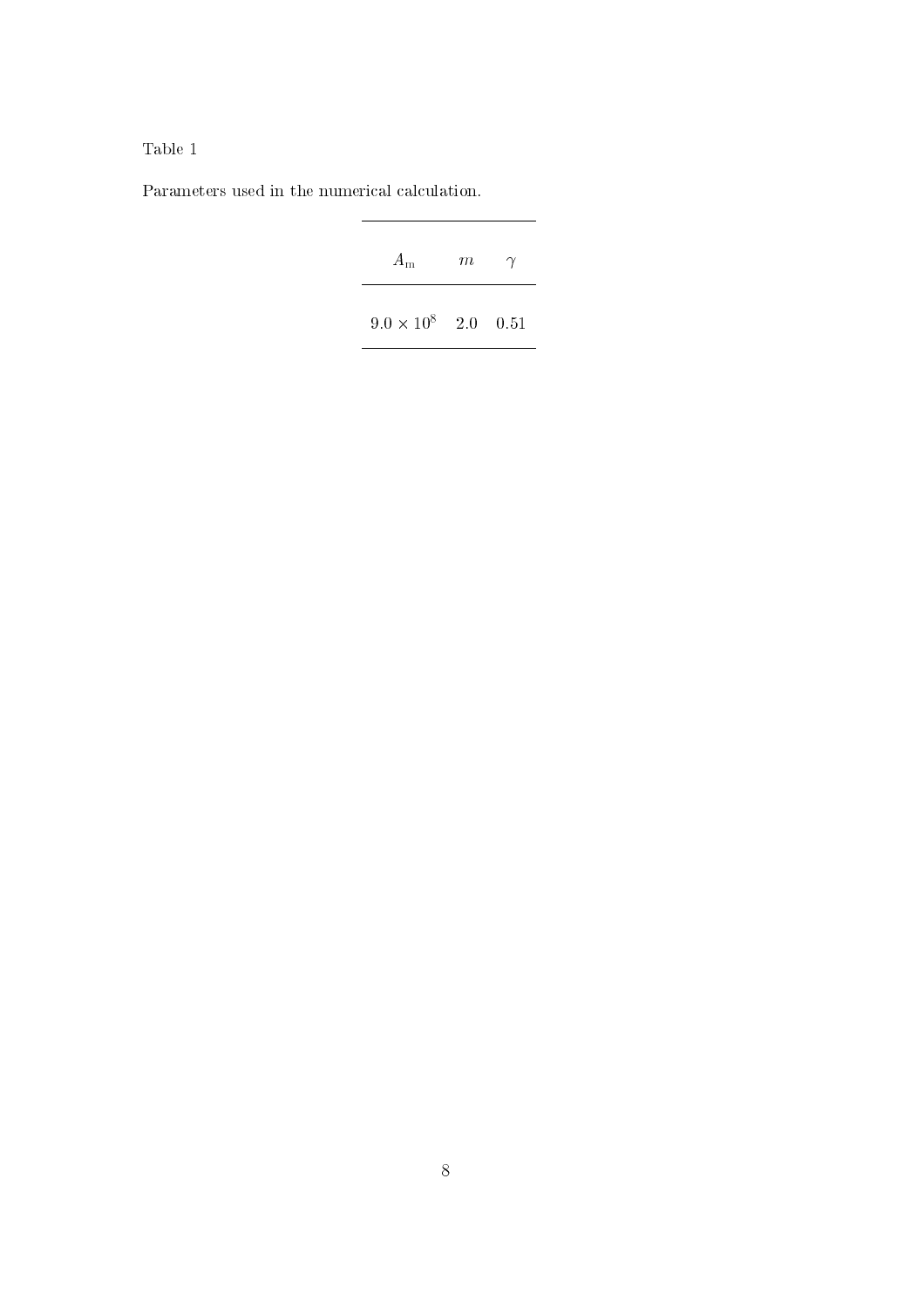

Figure 1: T. Kodama et al.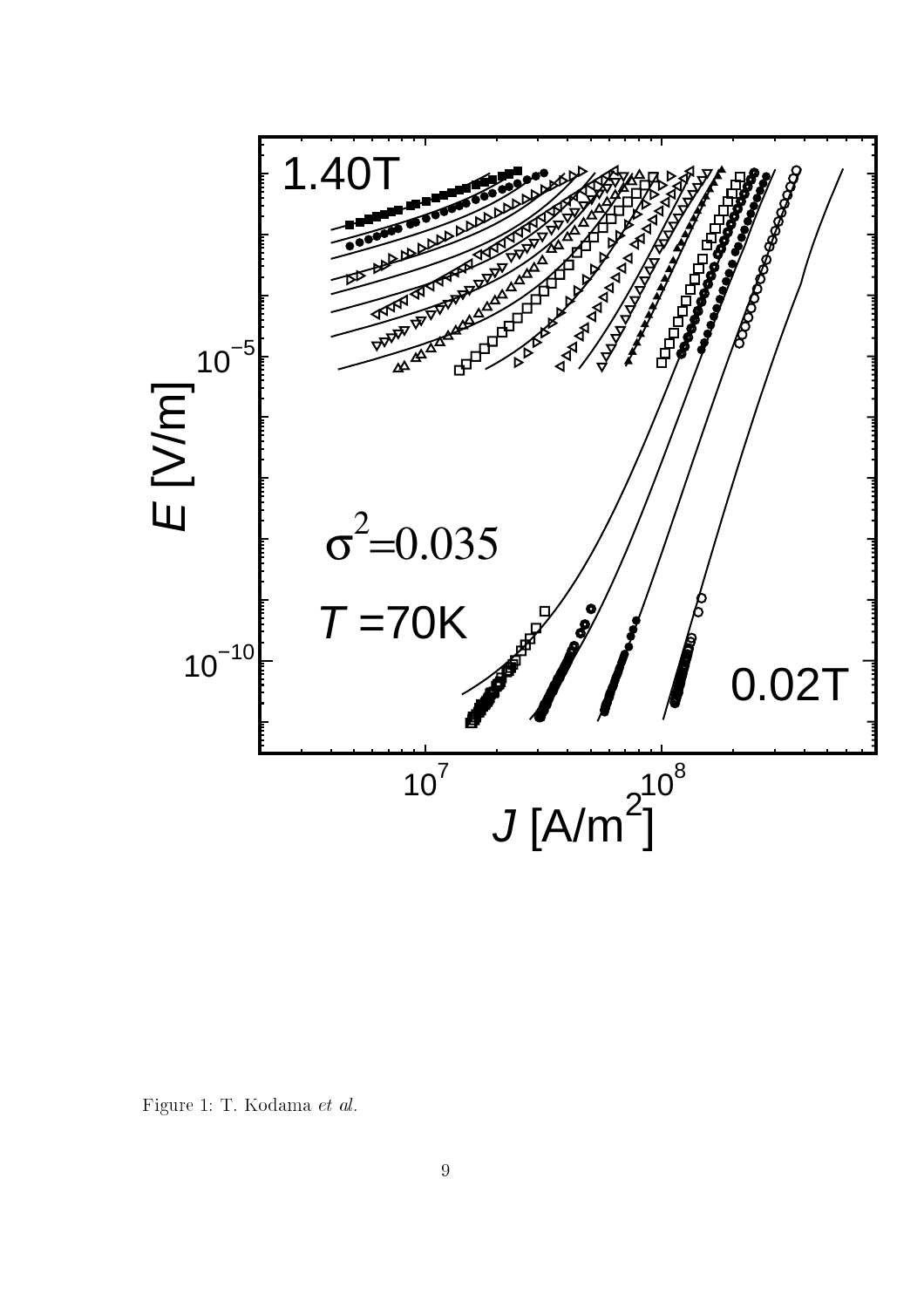

Figure 2(a): T. Kodama $\it{et~al.}$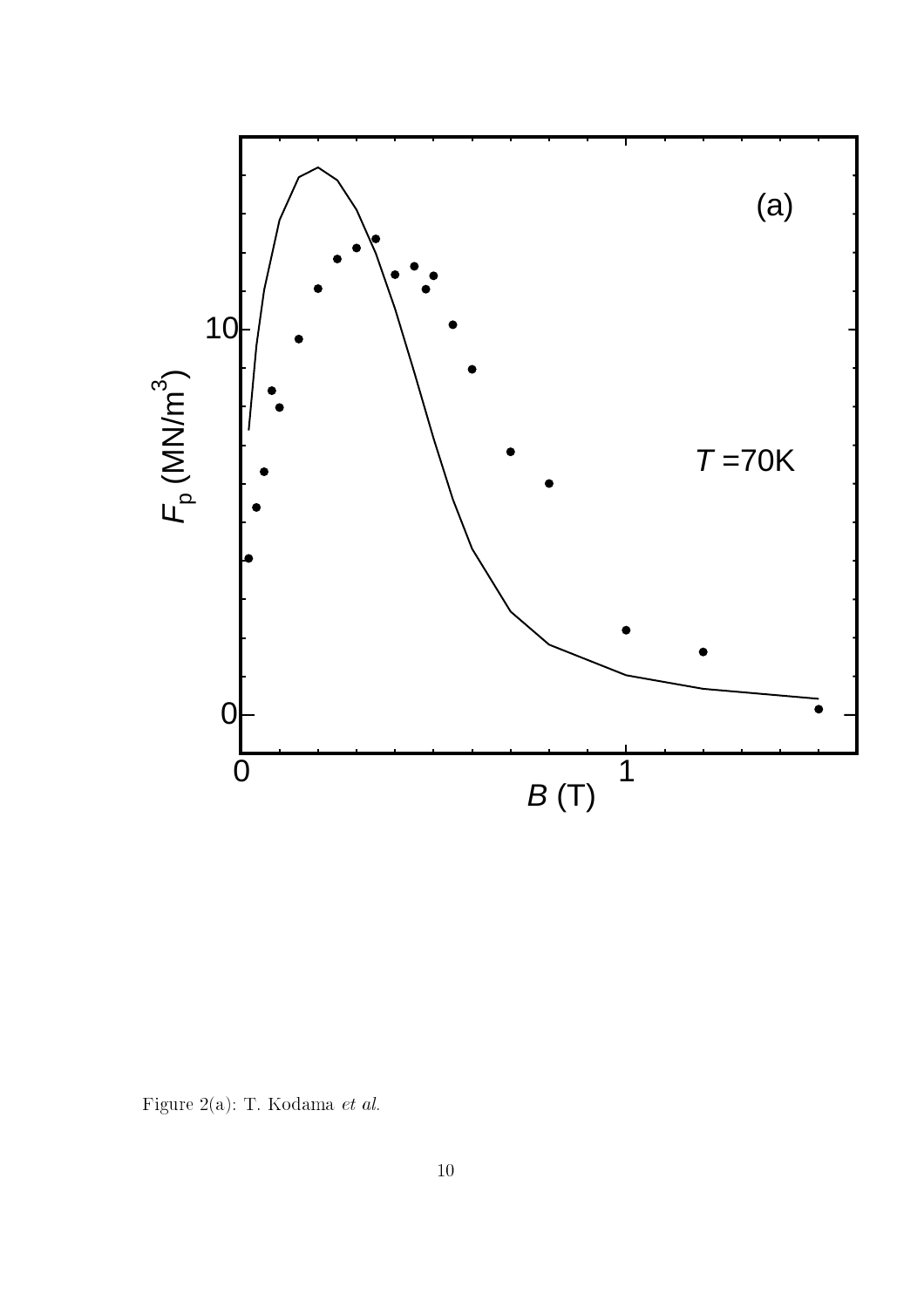

Figure 2(b): T. Kodama  ${\it et\ al.}$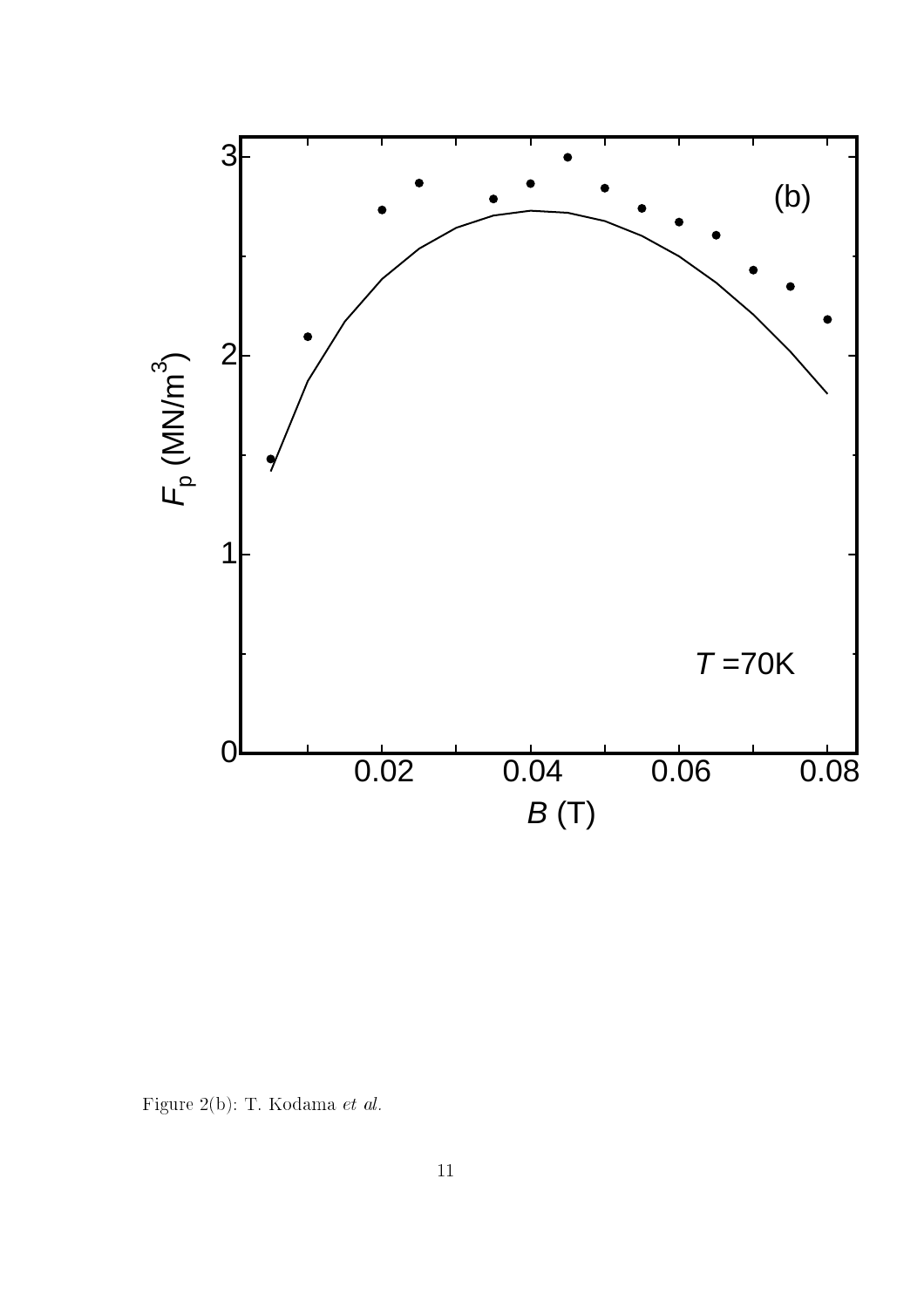

Figure 3: T. Kodama $et~al.$